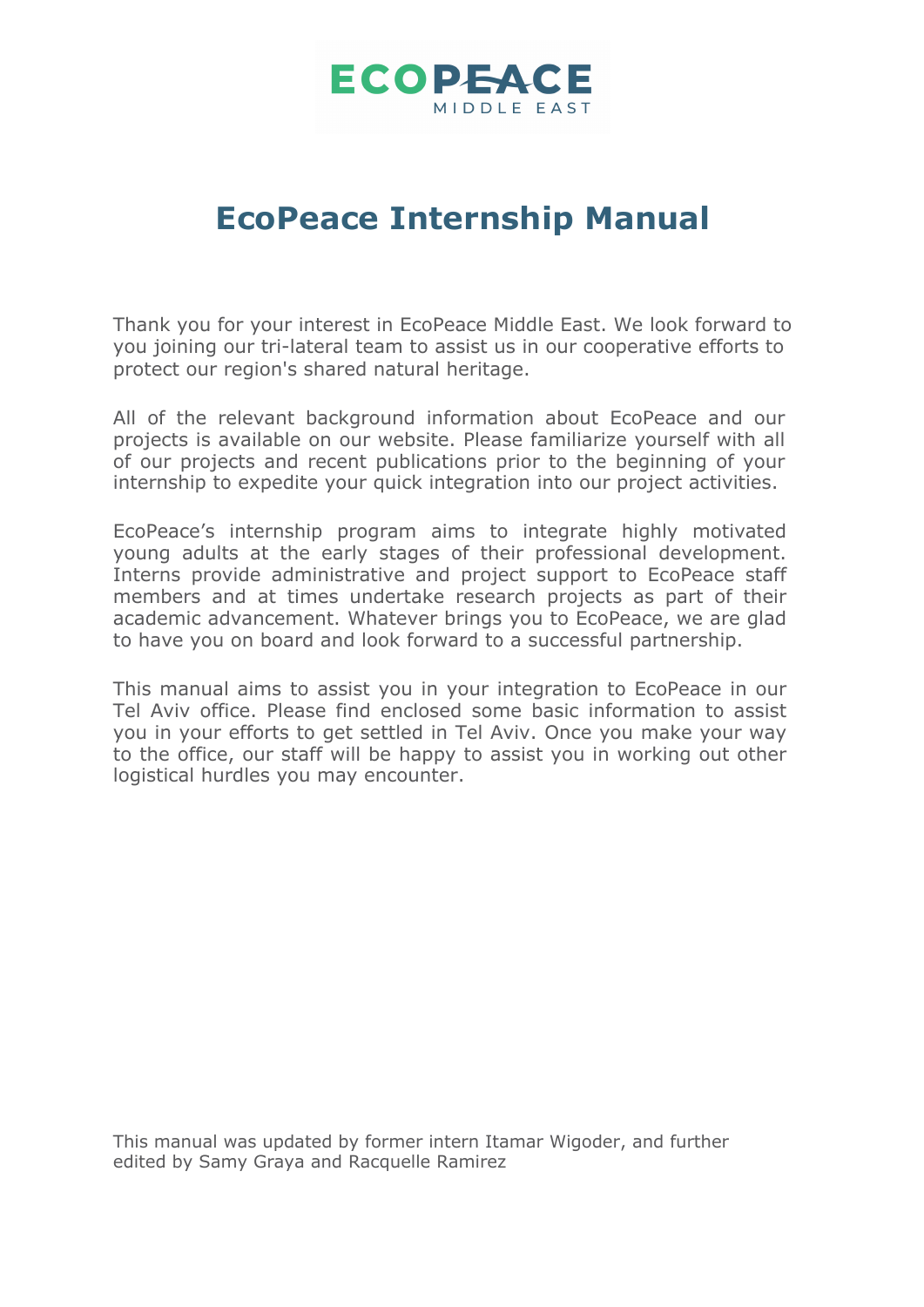

# **Transportation**

Note: There is no public transportation from Friday afternoon through Saturday evening (Shabbat), so be sure to look at your options in advance if planning to travel during that time.

#### Arrival at Ben Gurion International Airport

Once you pick up your luggage you should make your way to Tel Aviv. The quickest and cheapest way to get to central Tel Aviv is by train.

Trains: Located at the entrance to Terminal 3. Trains to Tel Aviv take about eleven minutes, leaving frequently (depending on the time of day) and cost 13.5 NIS.

Alternatively, you could take a private taxi. Look for the taxi-stand outside the main entrance. Fares are estimated at 130 NIS during the day and 150 NIS during the night or weekends.

Upon arrival in Tel Aviv, you will want to acquire a Rav-Cav card (free), a reusable green transport card valid in all the major bus and train stations. You can get the card in Tel Aviv in the following locations:

- Tel Aviv HaShalom Train Station (15 minutes walk from the Office)
- Tel Aviv HaHagana Train Station
- Terminal "Maasof 2000" railway station Arlozorov near information office
- New Central Bus Station  $7<sup>th</sup>$  floor near Information office

You should download the "Moovit" app which integrates all bus companies in Israel including lines, time tables and suggested routs. This will make your travels easier inside the city.

#### Tel Aviv Inner-City Transportation:

Inside Tel Aviv, public transportation options include:

1) **Bicycle:** You might want to consider buying a bicycle for your internship period or subscribe to Tel-O-Fun, Tel Aviv's bike-sharing rental system: https://www.tel-o-fun.co.il/en/HomePage.aspx

**2) Trains:** There are four main train stations that service Tel Aviv. Visit the Israel Railways website for more information: http://www.israrail.org.il/english/index.html

3) **Buses:** Dan Bus Company operates the main bus routes in Tel Aviv. Information in English on routes and timetable can be found at: http://www.dan.co.il/Eng/

**4) Monit Sherut:** These yellow mini-buses operate inside Tel Aviv on bus lines #4, which runs parallel to the coast along Allenby and Ben Yehuda St. and #5 which runs up Rothschild Blvd. and Dizengoff St. to Dizengoff Center, then turns right to run down the lengths of Nordau and Yehuda Ha-Macabee and back. You can get on and off wherever you like. All rides are 6-7 NIS. They are operative during Shabbat.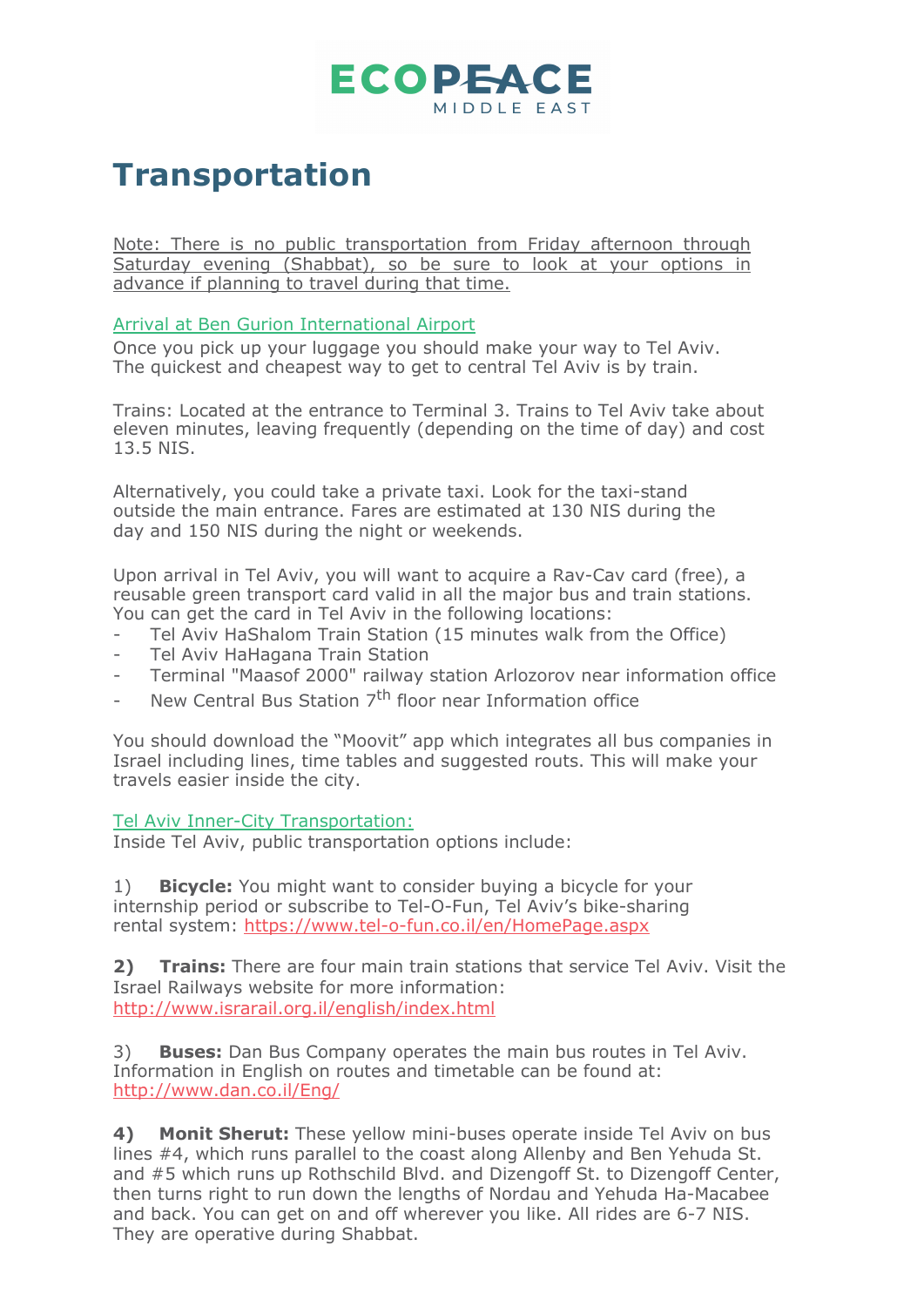

**5) Private Taxi:** It is advisable to make sure the driver is using the meter. Taxi operators at Tel: 03 5249090 or 03 5271999; you will be charged a small fee for ordering a taxi by phone instead of hailing it on the street. You can also download the app Gett to order a taxi, it works all over Israel.

### **Inter-city**

There are three main types of inter-city public transportation in Israel.

**1) Buses**: Egged Bus Company: The New Central Bus Station is located at 108 Levinsky, about

15 minutes walk from the EcoPeace office. Alternatively, many buses leave from or pass through the Savidor Merkaz train station on Derech Begin and Arlozorov. Consult their website for route and timetables: http://www.egged.co.il/HomePage.aspx

**2) Trains**: Israel Railways Company: English website includes fares, departure

and arrival times: http://www.israrail.org.il/english/index.html

**3) Monit Sherut:** These are yellow mini buses for 10 passengers that operate on the main bus routes between cities, departing as they are filled. They are located across the street from the new central bus station exit (platform 410). Destinations and estimated costs include: Haifa (1hr., NIS22); Jerusalem (45min, NIS20); Nazareth (1hr., NIS25); Netanya (20min, NIS10). As opposed to Egged buses and trains, moniot sheruts run on Shabbat (Saturday) but at higher fares.

# **Accommodation**

Make sure to allot ample time to find an apartment prior to your arrival. It is wise to take into consideration EcoPeace's office location and public transportation options when selecting an apartment.

Proximity wise, the neighborhoods of South Tel Aviv, Florentine and Jaffa are ideal, and tend to be less expensive than neighborhoods in North Tel Aviv. The commute can vary from 15 to 45 minutes by bus according to the traffic.

While it is advisable to start your search well in advance, past interns have suggested that short-term sublets do frequently become available on short notice (especially on facebook pages and on Airbnb), so if you don't find something immediately, don't panic!

### **Online Classifieds:**

The following links are helpful for rentals, sublets, shared apartments, used furniture, used bikes and just about anything else: www.janglo.net – English classified website http://telaviv.craigslist.org/ - English www.yad2.co.il - Hebrew www.agora.co.il – website for people giving away free stuff (Hebrew)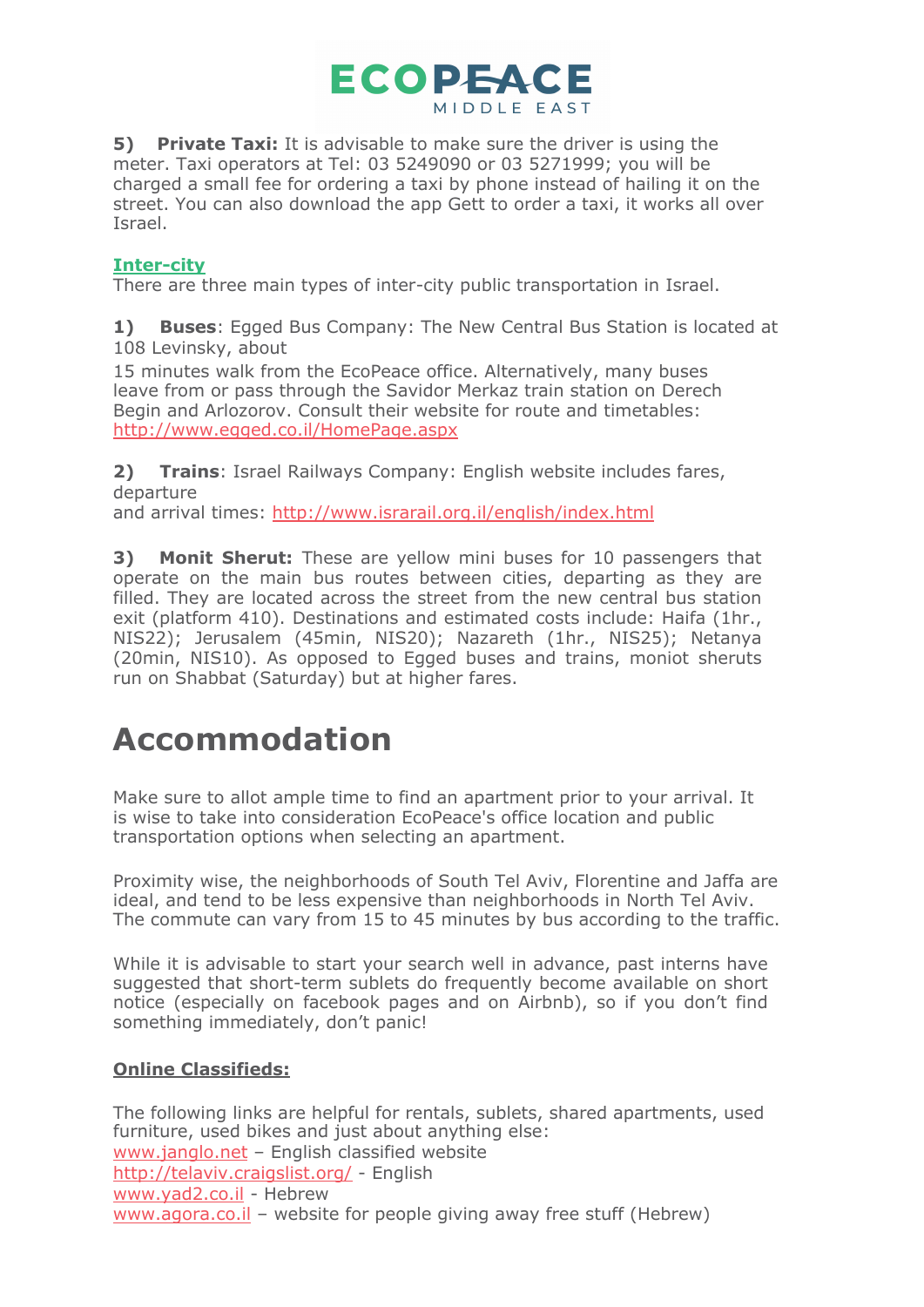

In addition, several Facebook groups can be very helpful, including the following: Secret Tel Aviv Tel Aviv Apartment available Tel Aviv Area apartments, rooms, & apartment stuff

# **Communication**

You can purchase a local pre-paid sim card for your phone and smart phone in all major providers' shops. A plan with unlimited text, calls and 8-10G of data will cost you 50-60 NIS. Common phone companies include:

- Cellcom
- Orange
- Pelephone
- Hotmobile
- 019

You can choose the option of including mobile data traffic and be able to use internet. This will allow you to use navigation maps and help you stay in contact with your family. However, if you choose not to, you can count on Tel Aviv public wi-fi system, which is widespread all over the city.

## **Health Insurance**

Keep in mind that you are required to have valid health insurance for the entire duration of your stay as an EcoPeace intern. You will be required to present the insurance policy upon arrival before you get started.

### **Suggestions:**

- 1) Travel Cuts www.travelcuts.com
- 2) International Association for Medical Assistance toTravelers:
- http://www.iamat.org/
- 3) Harel Insurance (Israel): http://www.harel-group.co.il/?CategoryID=587
- 4) STA Travel: www.statravel.com

# **International Student ID Card**

If you are a student, it is worthwhile to obtain an International Student ID card. In order to obtain a card, you must supply proof that you are a student in the current academic year (i.e. university student card or a letter from your university, officially signed, dated and stamped) and a passport-size photograph. You will then be eligible for discounts on inter-city travel, museum entrance fees, etc. IDs can be purchased at ISSTA (http://www.issta.co.il/) -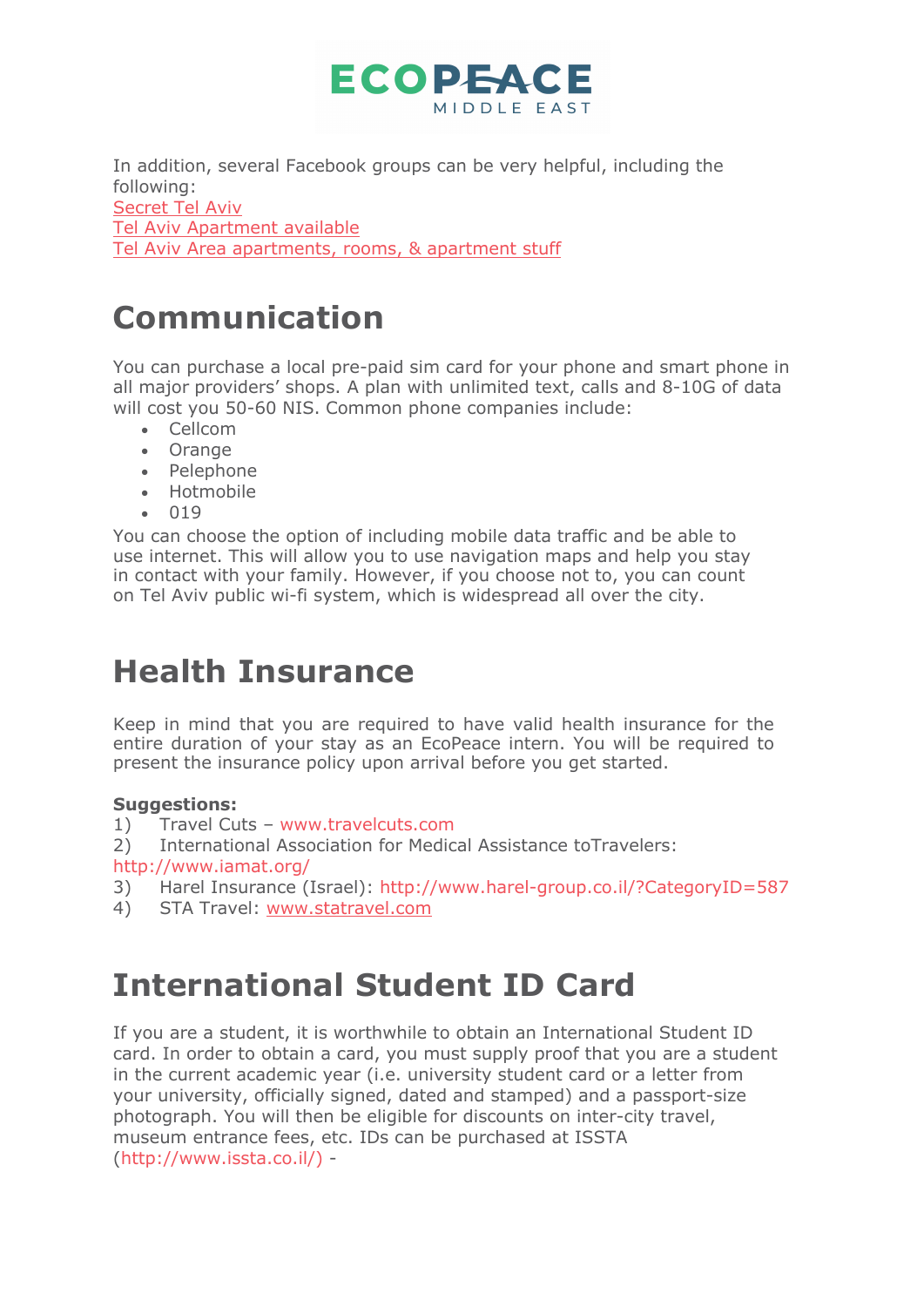

there are branches at Ben Yehuda St. 109 and Dizengoff center 50), or any such student travel agency in your home country.

# **Practical Information**

### **Workweek: Sunday-Thursday** excluding

public holidays Public Holidays

### **Important Phone Numbers**

Police: 100 Ambulance: 101 Fire: 102 Information: 144 Overseas Operator: 188 Tourist Information Office: 03 639 56 60

### **Currency**

Any post office will change money without commission. There are numerous change spots on all major streets in Tel Aviv. Credit cards are accepted almost everywhere.

### **Banks**:

The main banks in Israel are Bank HaPoalim, Israel Discount and Bank Leumi. They are open Su, Tu, Th 8:30am-12:30pm & 4-5:50pm; M, W, F 8:30am-12pm.

### **Shopping**

- TLV Fashion Mall HaHashmonaim St 96 (5 minutes from the office), clothing, health, cosmetic, food
- Azrieli Center 132 Petah Tikvah Rd
- Dizengoff Center center of town with stores, fast-food, and movies Sheinkin St. – trendy clothing and jewelry boutiques
- Shuk Ha-Carmel at the intersection of Allenby Rd, and King George St. – everything from clothing, furniture, bedding, etc; further down you'll find fresh fruits and vegetables, although if you cannot speak Hebrew you will be subject to 'special tourist pricing'. Grocery stores with clearly marked prices are often a more reliable way to ensure you are not being taken advantage of.
- Flea Market (Shuk Pish-Pishim) Jaffa
- Levinsky Market Spices shops, restaurants and cafes

### **Medical Assistance**

Hospitals: Ichilov Hospital – 6 Weizmann St. (03 697 44 44) Assuta – Ramat HaHayal - 20 HaBarzel St. Tourists/non-residents +972-3-7643247

### **Post Office**

The toll-free number for information about postal services is 177-022-2121. You can ask to speak to an English-speaking operator. Post office hours vary from branch to branch, but are usually open Sundays to Thursdays 08:00 to 12:30 and 15:30 to 18:00, and on Fridays from 08:00 until about noon.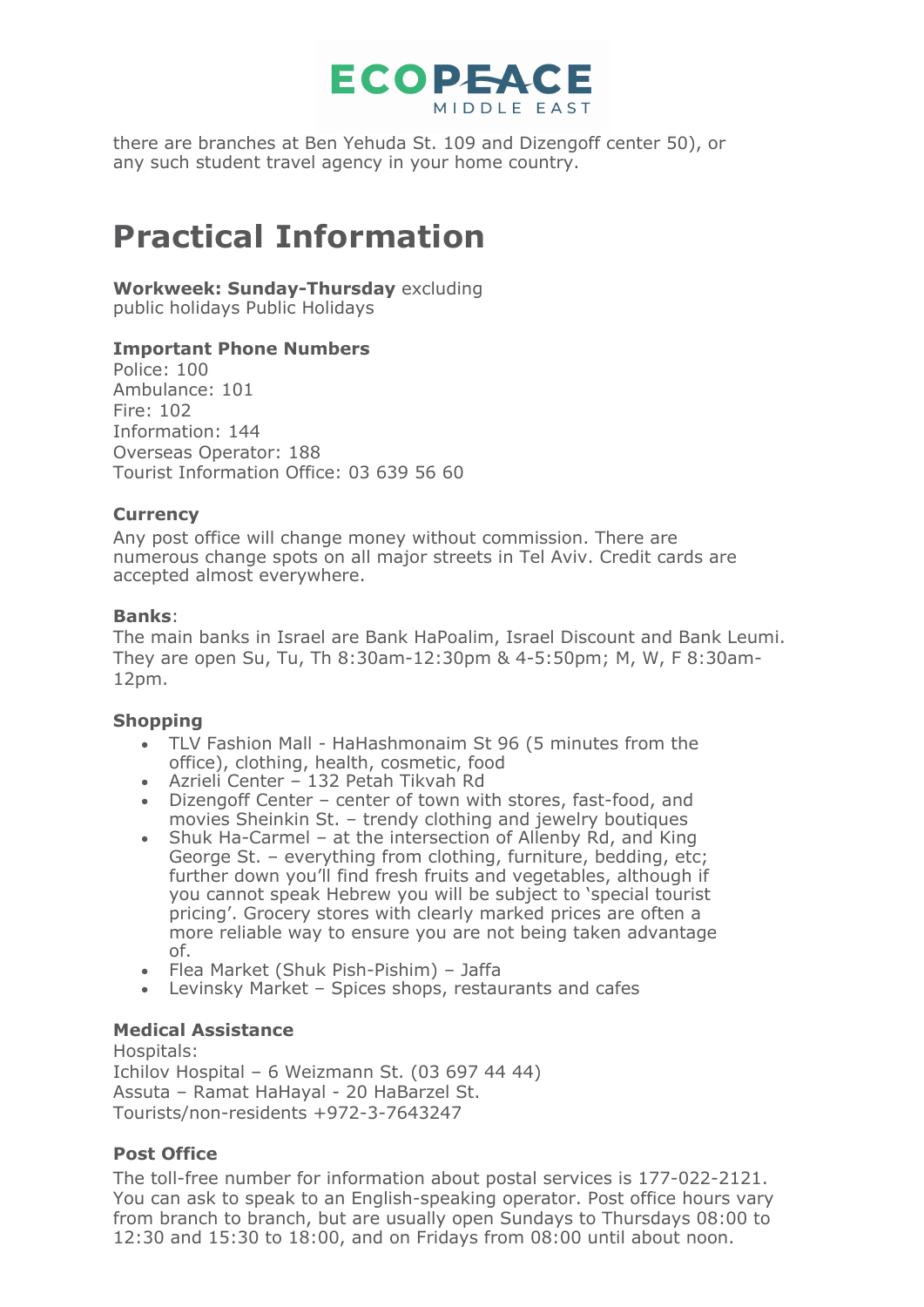

#### **Electricity**

Israel runs on 220 volts, you might need a converter for your appliances, as well as an adapter. While both of these can be purchased in Israel, it may be more convenient to bring them from your home country.

#### **Hebrew/Arabic Studies**

Most short-term visitors to Israel find that they can get by relatively easily speaking English. However, as with visiting any country, your experience will be greatly enriched by learning some basic Hebrew or Arabic. Hebrew schools are called 'ulpans' in Israel. There are a variety of ulpans around Tel Aviv that offer classes at different levels of intensity and level including full day courses and night classes. Contact the specific ulpan for information regarding when classes begin, their frequencies and costs. Ulpan Bayit, Citizen Cafe and This is Not an Ulpan are all good options for learning Hebrew in more modern and international atmospheres.

# **Tips from former interns**

-The organizational culture is different from the US, Europe and other places; it enables more direct contact with all staff members, use it to get to know the people in the office.

-Keep in mind that you will be working in an NGO environment, where staff and interns are usually asked to multitask and serve several projects at the same time.

-You are required to come to the office from three to four times a week, from 9 or 9:30 am until around 4 or 5 pm. Punctuality is appreciated.

-Communicate what is interesting for you, what you would like to work on and any trouble you encounter.

-If you want to visit the other EcoPeace offices or EcoParks, let your supervisor know in advance.

-On your first week at the office send out an email introducing yourself to everyone.

## **Free Time**

**Tel-Aviv's best attraction is the beach.** You will soon find out that each beach up and down the coastline has a different character. For example: Alma Beach is the chill/hippie beach, Hilton Beach is the gay beach, Geula Beach is for games (matkot/frisbee), Frishman is the tourists' beach, and so on. It may take time until you find your spot, but you will eventually. Always be careful of the water and listen to the lifeguard's instructions.

**Old Jaffa and the flea market.** Walk around the few small alleyways of old Jaffa (a 4000-year city) for the best view of Tel-Aviv. Continue to the flea market where you can practice your haggling skills and find some bargains.

**Neve Shanan Street**. This is the heart of the Eritrean and Sudanese communities alongside other foreigners. It is interesting to walk around and see the Israeli component of the refugee/migrant issue. Preferably go during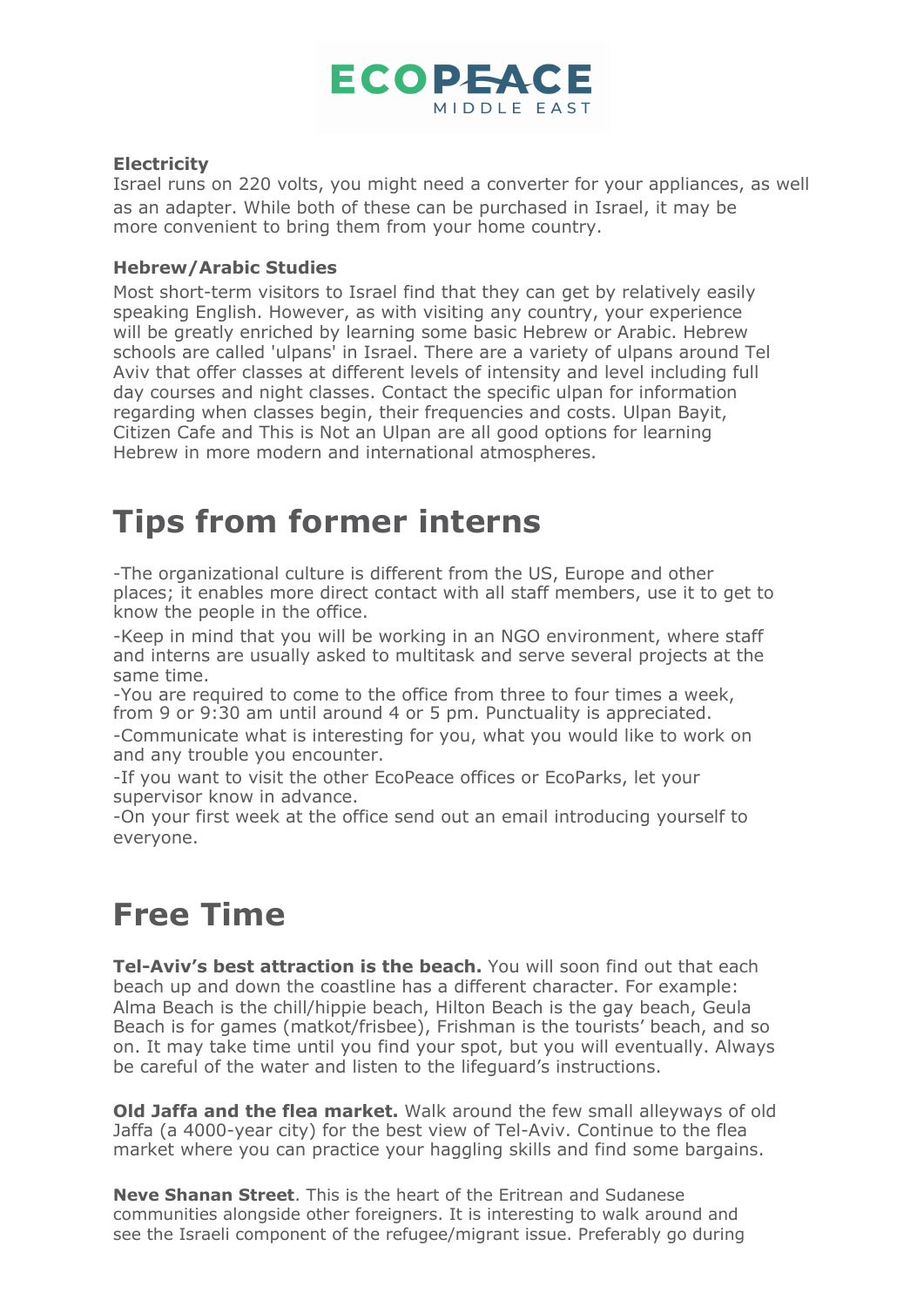

the day and take some basic safety measures (don't display fancy iPhones, don't walk into deserted alley ways, etc.). Eat some injera.

**Bat-Sheva dance company** is one of the most important contemporary dance companies in the world. They usually preform in Tel-Aviv. Highly recommended: https://batsheva.co.il/he/home

**Jerusalem**. You must visit Jerusalem. Preferably on a week day. It is generally safe for tourists to go anywhere in the city. Go to the Machne Yehuda market, the old city and if possible to the Palestinian neighborhoods in East Jerusalem.

**Working Out.** There are multiple outdoor workout spaces spread throughout the city. If you wish to get a gym membership, you have many options ranging from luxurious facilities with swimming pool and sauna to the most basic and essential service. The cheapest (100 NIS/month) and closest gym to the office is ProfitGym (Carlebach Street 18)

### **Food Recommendations**

Let's be honest, peace and environmental issues are important, but one of the reasons you have come to Tel-Aviv is to eat. Tel-Avivians take their food very seriously and although Middle Eastern food is common throughout Europe and the US, it has unique flavors in Israel/Palestine at large and in Tel-Aviv – Jaffa in particular. For example, proper hummus is not a dip that is served with veggies before a main course – but a whole meal (usually lunch) by itself.

Tel Aviv has developed its own kind of cuisine combining Palestinian food, Mediterranean traditions, North African influences and a dash of Eastern European flavors. This unique cuisine is more visible in the medium to expensive restaurant where chefs have more space to express themselves. But, at the end of the day, the cheap eats represent the local food more than anything.

### **These are a few recommendations:**

### **Very Cheap (<15 Nis)**

All Falafel Restaurants on Shalma road & Hazanovic Street

Falafel Razon – one menu item: pita falafel, decent Address: King George Street 17

### **Cheap: (15-40 Nis)**

Hakosem – A great falafel spot that now serves a variety of things. Vegetarian/vegan Address: Shlomo ha-Melekh St 1.

Johnny's Falafel – A real Tel-Aviv institution. Don't forget to add a bunch of tahina to every bite. Vegan. Address: Tchernikhovski st 2.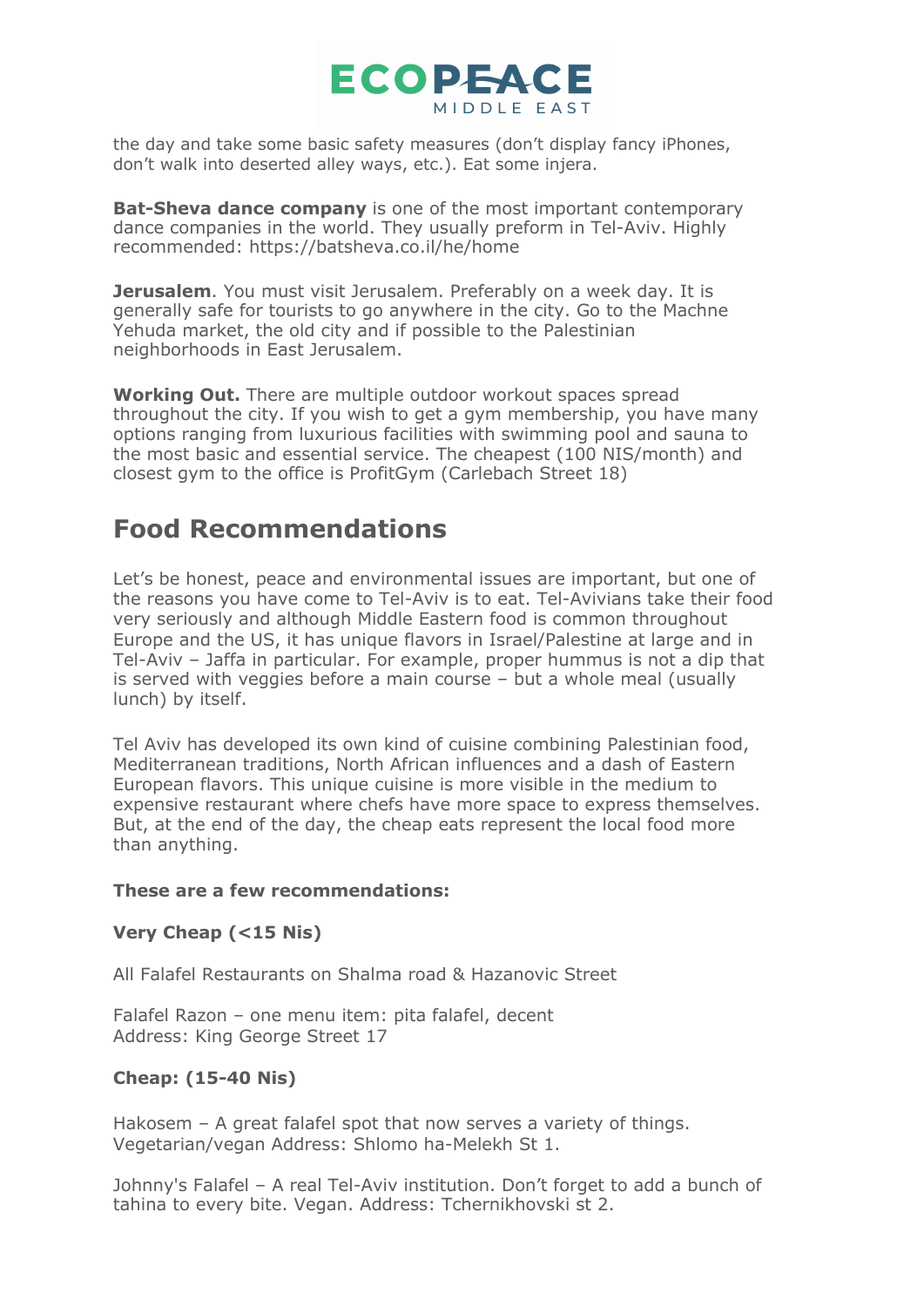

Hummus Abu Hassan – Best hummus in Tel-Aviv Jaffa, order the famous Masabacha (and not the regular hummus) Vegetarian/Vegan. Address: Shivtei Israel St 14 (or Ha-Dolfin St 1).

Son of The Syrian Hummus – Great hummus spot near the Carmel Market. Order the "complete" option. Vegetarian/Vegan. Address: Hillel HaZaken St 10.

Sabich Frishman – Fried eggplant, egg and fresh veggies in a pita bread. One of the two best sabich spots in Israel. Vegetarian/Vegan Address: Frishman St 42.

Shwarama Bino – Lamb shawarma done properly with two locations. Addresses: David Raziel

29 or the new location: Rothschild Blvd 73.

Miznon – A pita place by a hailed celebrity chef serving all kind of pita dishes to loud music and shouting staff. Address: Ibn Gabirol St 23

#### **Medium: (40-130 Nis)**

Kaimak – Vegan spot in the Levinsky market. Adress: Levinsky 49.

Barbunia – Fish and sea food spot with endless re-fill of mezze (small salads). Address: Ben Yehuda 192.

Port Said – Trendy bar/restaurant with hipster waitresses and good music. Can get packed. Har Sinai St 5.

The Bun – Asian food with local touch. Great Udon and Ramen in the winter. Hillel HaZaken 18.

The Old Man and the Sea – Massive fish restaurant in Jaffa with never ending mezze and a nice view. Address: Kedem St 85

Vitrina – Best hamburger in Tel-Aviv. Nachlat Binyamin 40

Thai House Restaurant – Incredible Thai food (a little pricey but worth it). Address:

Bograshov St 8

#### **Restaurants: (130 – 250 Nis)**

Ouzeria – Amazing food and great vibe with a menu that changes daily, casual service in the heart of the Levinsky market. Matalon St 44.

Santa Katarina – A perfect example for Tel-Avivan contemporary cuisine. Address Har Sinai St 2.

Pronto Restaurant – High-end Italian food with a local touch (expensive). Address: Herzl St 4.

Bana – A new vegan restaurant in a nice location. Address: Nahmani St 36